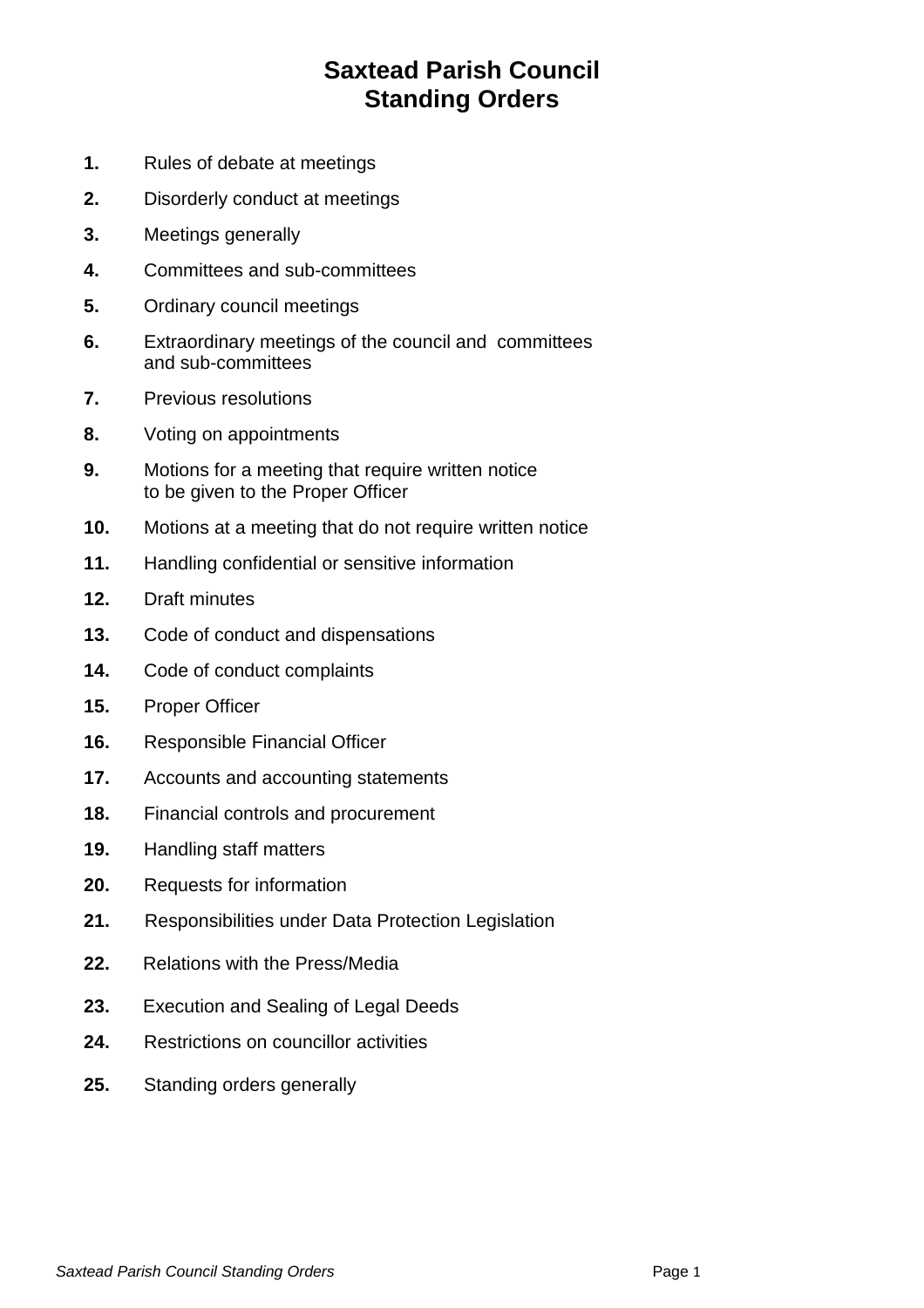### **1. Rules Of Debate At Meetings**

- a. Motions on the agenda shall be considered in the order that they appear unless the order is changed at the discretion of the chairman of the meeting.
- b. A motion (including an amendment) shall not be progressed unless it has been moved and seconded.
- c. A motion on the agenda that is not moved by its proposer may be treated by the chairman of the meeting as withdrawn.
- d. If a motion (including an amendment) has been seconded, it may be withdrawn by the proposer only with the consent of the seconder and the meeting.
- e. An amendment is a proposal to remove or add words to a motion. It shall not negate the motion.
- f. If an amendment to the original motion is carried, the original motion becomes the substantive motion upon which further amendment(s) may be moved.
- g. An amendment shall not be considered unless early verbal notice of it is given at the meeting and, if requested by the chairman of the meeting, is expressed in writing to the chairman.
- h. A councillor may move an amendment to his own motion if agreed by the meeting. If a motion has already been seconded, the amendment shall be with the consent of the seconder and the meeting.
- i. If there is more than one amendment to an original or substantive motion, the amendments shall be moved in the order directed by the chairman.
- j. Subject to standing order 1(k) below, only one amendment shall be moved and debated at a time, the order of which shall be directed by the chairman of the meeting.
- k. One or more amendments may be discussed together if the chairman of the meeting considers this expedient but each amendment shall be voted upon separately.
- l. A councillor may not move more than one amendment to an original or substantive motion.
- m. The mover of an amendment has no right of reply at the end of debate on it.
- n. Where a series of amendments to an original motion are carried, the mover of the original motion shall have a right of reply either at the end of debate of the first amendment or at the very end of debate on the final substantive motion immediately before it is put to the vote.
- o. Unless permitted by the chairman of the meeting, a councillor may speak once in the debate on a motion except:
	- i. to speak on an amendment moved by another councillor;
	- ii. to move or speak on another amendment if the motion has been amended since he last spoke;
	- iii. to make a point of order;
	- iv. to give a personal explanation; or
	- v. in exercise of a right of reply.
- p. During the debate of a motion, a councillor may interrupt only on a point of order or a personal explanation and the councillor who was interrupted shall stop speaking. A councillor raising a point of order shall identify the standing order which he considers has been breached or specify the other irregularity in the proceedings of the meeting he is concerned by.
- q. A point of order shall be decided by the chairman of the meeting and his decision shall be final.
- r. When a motion is under debate, no other motion shall be moved except:
	- i. to amend the motion;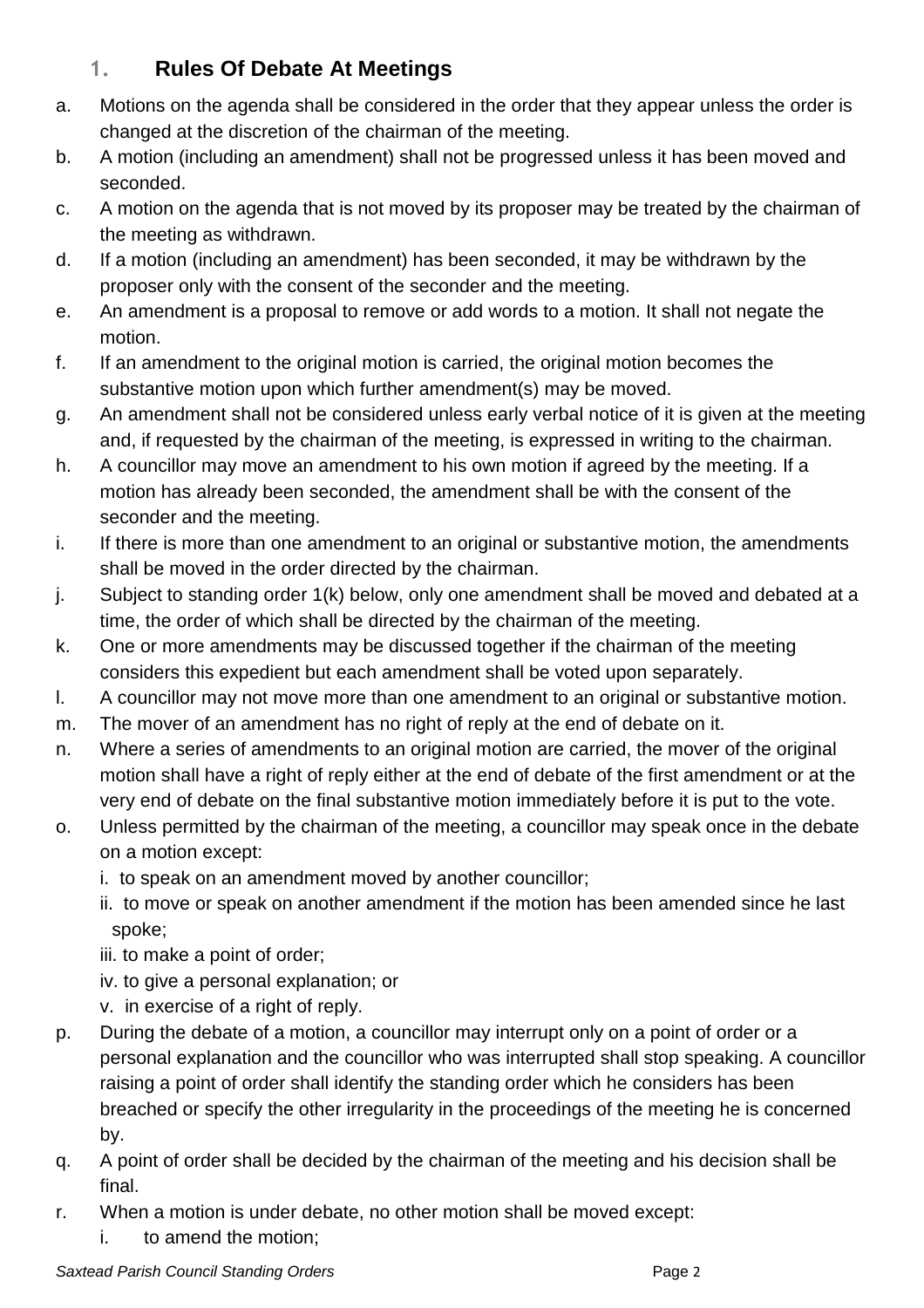- ii. to proceed to the next business;
- iii. to adjourn the debate;
- iv. to put the motion to a vote;
- v. to ask a person to be no longer heard or to leave the meeting;
- vi. to refer a motion to a committee or sub-committee for consideration;
- vii. to exclude the public and press;
- viii. to adjourn the meeting; or
- ix. to suspend particular standing order(s) excepting those which reflect mandatory statutory requirements.

s Before an original or substantive motion is put to the vote, the chairman of the meeting shall be satisfied that the motion has been sufficiently debated and that the mover of the motion under debate has exercised or waived his right of reply.

t Excluding motions moved understanding order 1(r) above, the contributions or speeches by a councillor shall relate only to the motion under discussion and shall not exceed five minutes without the consent of the chairman of the meeting.

### **2. Disorderly Conduct At Meetings**

- a. No person shall obstruct the transaction of business at a meeting or behave offensively or improperly. If this standing order is ignored, the chairman of the meeting shall request such person(s) to moderate or improve their conduct.
- b. If person(s) disregard the request of the chairman of the meeting to moderate or improve their conduct, any councillor or the chairman of the meeting may move that the person be no longer heard or excluded from the meeting. The motion, if seconded, shall be put to the vote without discussion.
- c. If a resolution made under standing order 2(b) above is ignored, the chairman of the meeting may take further reasonable steps to restore order or to progress the meeting. This may include temporarily suspending or closing the meeting.

#### **3. Meetings Generally**

- a. Meetings shall not take place in premises which at the time of the meeting are used for the supply of alcohol, unless no other premises are available free of charge or at a reasonable cost.
- b. The minimum three clear days for notice of a meeting does not include the day on which notice was issued, the day of the meeting, a Sunday, a day of the Christmas break, a day of the Easter break or of a bank holiday or a day appointed for public thanksgiving or mourning.
- c. The minimum three clear days' public notice for a meeting does not include the day on which the notice was issued or the day of the meeting unless the meeting is convened at shorter notice.
- d. Meetings shall be open to the public unless their presence is prejudicial to the public interest by reason of the confidential nature of the business to be transacted or for other special reasons. The public's exclusion from part or all of a meeting shall be by a resolution which shall give reasons for the public's exclusion.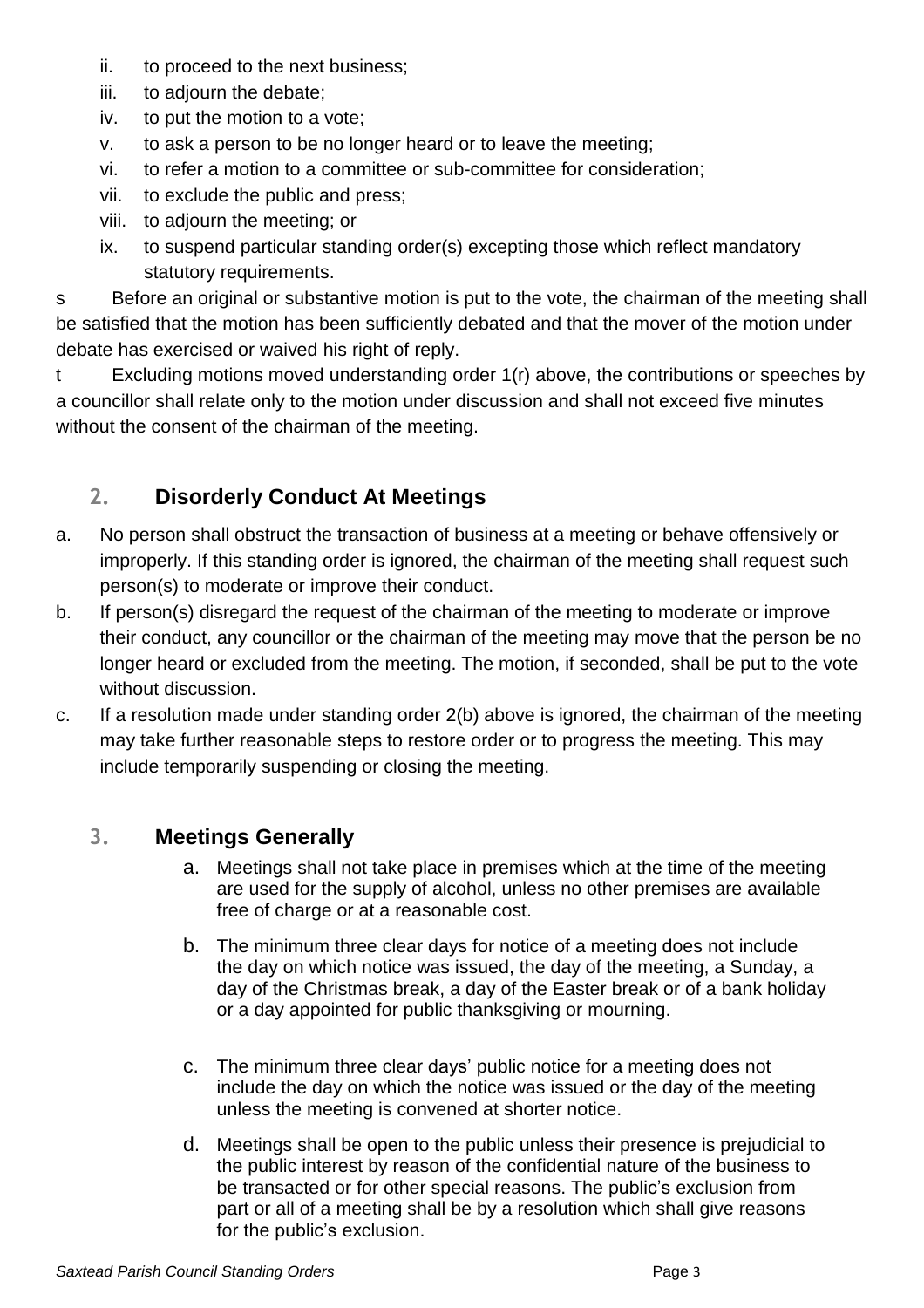- e. Members of the public may make representations, answer questions and give evidence at a meeting which they are entitled to attend in respect of the business on the agenda.
- f. The period of time designated for public participation at a meeting in accordance with standing order 3(e) above shall not exceed five minutes unless directed by the chairman of the meeting.
- g. Subject to standing order 3(f) above, a member of the public shall not speak for more than five minutes.
- h. In accordance with standing order 3(e) above, a question shall not require a response at the meeting nor start a debate on the question. The chairman of the meeting may direct that a written or oral response be given.
- i. A person shall raise his hand when requesting to speak and stand when speaking (except when a person has a disability or is likely to suffer discomfort)]. The chairman of the meeting may at any time permit a person to be seated when speaking.
- j. A person who speaks at a meeting shall direct his comments to the chairman of the meeting.
- k. Only one person is permitted to speak at a time. If more than one person wants to speak, the chairman of the meeting shall direct the order of speaking.
- l. **Subject to standing order 3(m), a person who attends a meeting is permitted to report on the meeting whilst the meeting is open to the public. To "report" means to film, photograph, make an audio recording of meeting proceedings, use any other means for enabling persons not present to see or hear the meeting as it takes place or later or to report or to provide oral or written commentary about the meeting so that the report or commentary is available as the meeting takes place or later to persons not present.**
- m. **A person present at a meeting may not provide an oral report or oral commentary about a meeting as it takes place without permission.**
- **n. The press shall be provided with reasonable facilities for the taking of their report of all or part of a meeting at which they are entitled to be present.**
- **o. Subject to standing orders which indicate otherwise, anything authorised or required to be done by, to or before the Chairman of the Council may in his absence be done by, to or before the Vice-Chairman of the Council (if there is one).**
- **p. The Chairman of the Council, if present, shall preside at a meeting. If the Chairman is absent from a meeting, the Vice-Chairman of the Council (if there is one) if present, shall preside. If both the Chairman and the Vice-Chairman are absent from a meeting, a councillor as chosen by the councillors present at the meeting shall preside at the meeting.**
- **q. Subject to a meeting being quorate, all questions at a meeting shall be decided by a majority of the councillors and non-councillors with voting**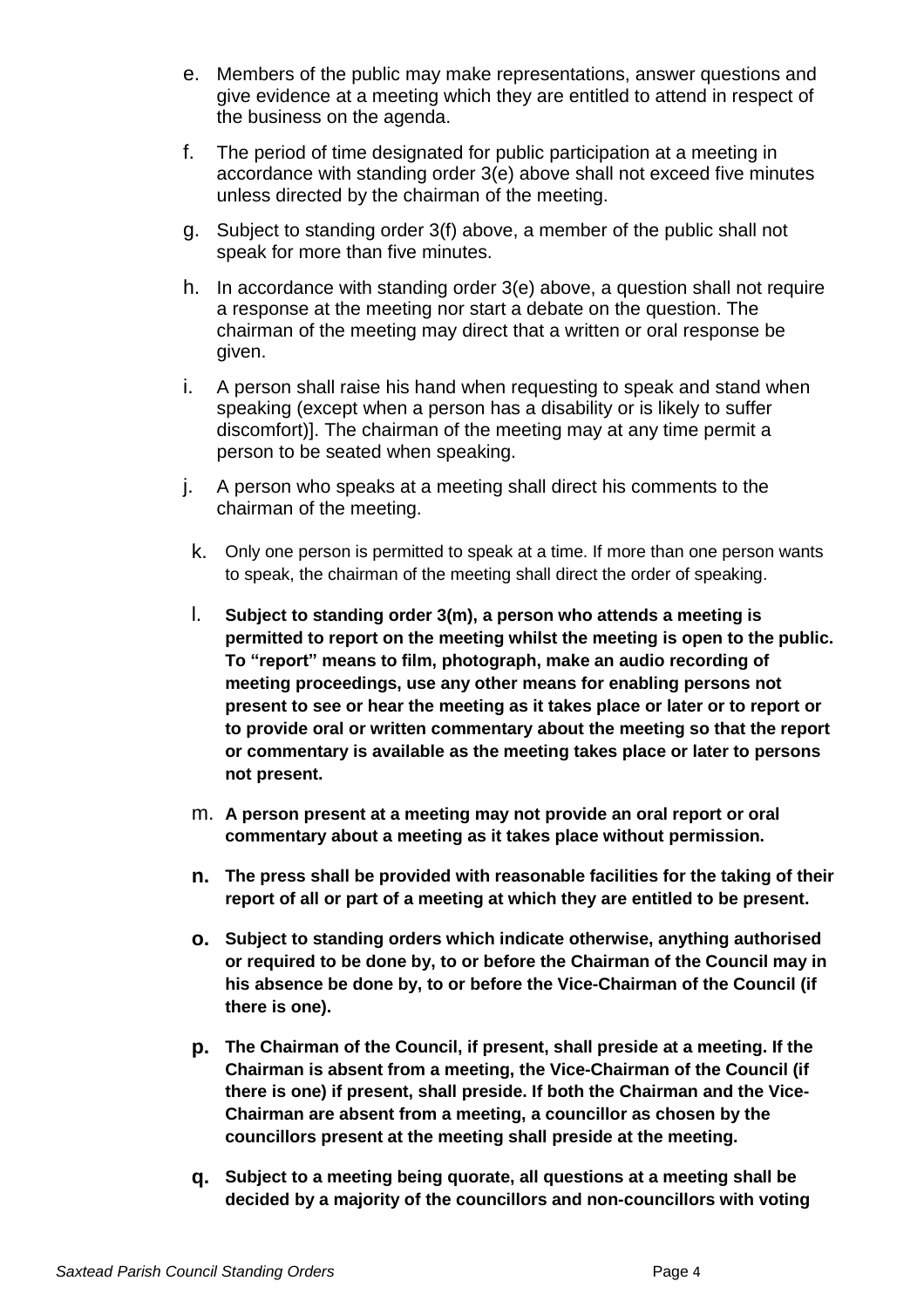**rights present and voting.**

**r. The chairman of a meeting may give an original vote on any matter put to the vote, and in the case of an equality of votes may exercise his casting vote whether or not he gave an original vote.**

*See standing orders 5(h) and (i) for the different rules that apply in the election of the Chairman of the Council at the annual meeting of the Council.*

- s. **Unless standing orders provide otherwise, voting on a question shall be by a show of hands. At the request of a councillor, the voting on any question shall be recorded so as to show whether each councillor present and voting gave his vote for or against that question.** Such a request shall be made before moving on to the next item of business on the agenda.
- t. The minutes of a meeting shall include an accurate record of the following:
	- i. the time and place of the meeting;
	- ii. the names of councillors who are present and the names of councillors who are absent;
	- iii. interests that have been declared by councillors and non-councillors with voting rights;
	- iv. the grant of dispensations (if any) to councillors and non-councillors with voting rights;
	- v. whether a councillor or non-councillor with voting rights left the meeting when matters that they held interests in were being considered;
	- vi. if there was a public participation session; and
	- vii. the resolutions made.
- **u. A councillor or a non-councillor with voting rights who has a disclosable pecuniary interest or another interest as set out in the Council's code of conduct in a matter being considered at a meeting is subject to statutory limitations or restrictions under the code on his right to participate and vote on that matter.**
- **v. No business may be transacted at a meeting unless at least one-third of the whole number of members of the Council are present and in no case shall the quorum of a meeting be less than three.**

*See standing order 4d(viii) for the quorum of a committee or sub-committee meeting.*

#### **4. Committees And Sub-Committees**

a. Unless the council determines otherwise, a committee may appoint a sub-committee whose terms of reference and members shall be determined by the committee.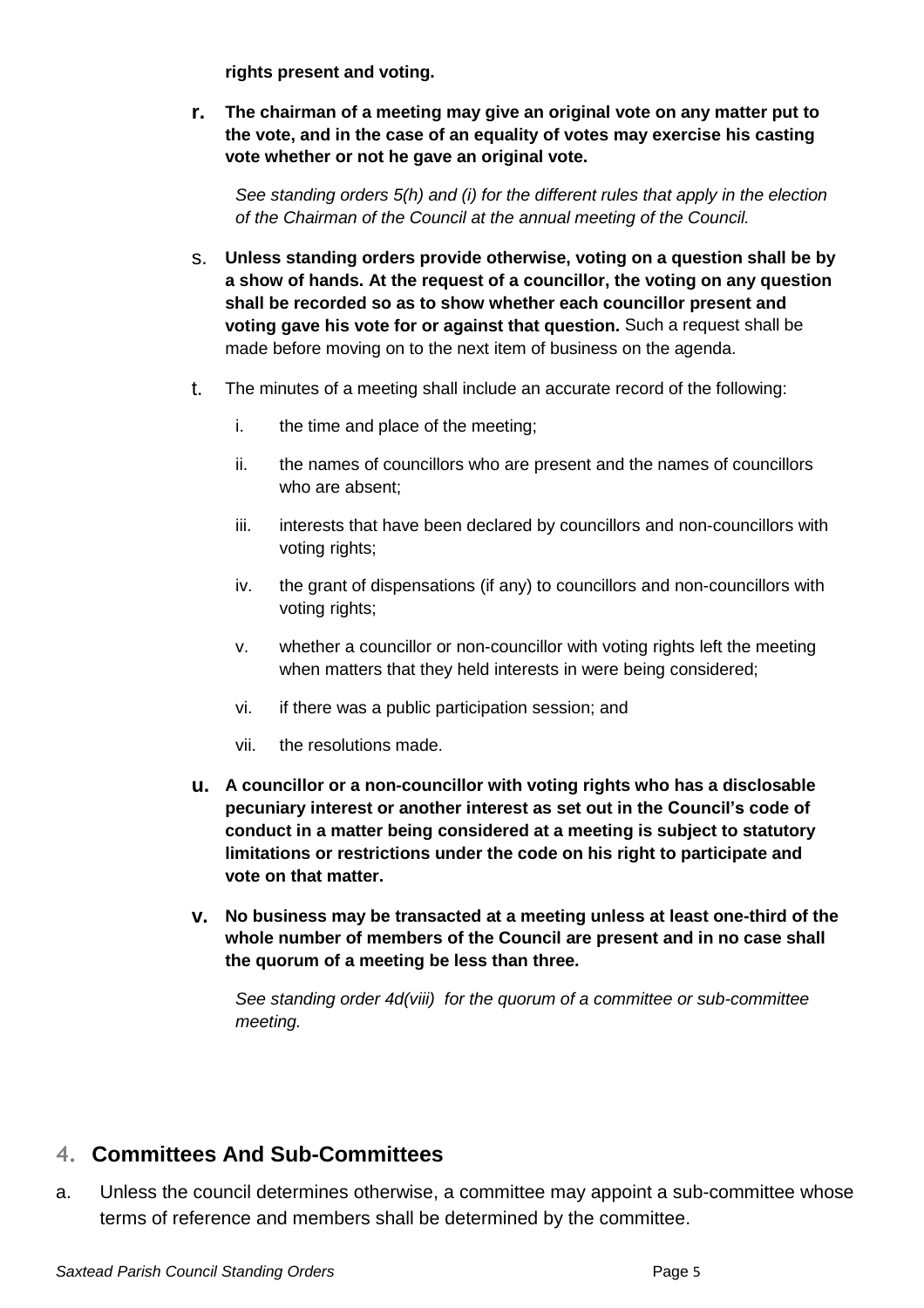- b. The members of a committee may include non-councillors unless it is a committee which regulates and controls the finances of the council.
- c. Unless the council determines otherwise, all the members of an advisory committee and a sub-committee of the advisory committee may be non-councillors.
- d. The council may appoint standing committees or other committees as may be necessary, and:
	- i. shall determine their terms of reference;
	- ii. shall determine the number and time of the ordinary meetings of a standing committee up until the date of the next annual meeting of full council;
	- iii. shall permit a committee, other than in respect of the ordinary meetings of a committee, to determine the number and time of its meetings;
	- iv. shall, subject to standing orders 4(b) and (c) above, appoint and determine the terms of office of members of such a committee;
	- v. may, subject to standing orders 4(b) and (c) above, appoint and determine the terms of office of the substitute members to a committee whose role is to replace the ordinary members at a meeting of a committee if the ordinary members of the committee confirm to the Proper Officer three days before the meeting that they are unable to attend;
	- vi. shall, after it has appointed the members of a standing committee, appoint the chairman of the standing committee;
	- vii. shall permit a committee other than a standing committee, to appoint its own chairman at the first meeting of the committee;
	- viii. shall determine the place, notice requirements and quorum for a meeting of a committee and a sub-committee which shall be no less than three;
	- ix. shall determine if the public may participate at a meeting of a committee;
	- x. shall determine if the public and press are permitted to attend the meetings of a subcommittee and also the advance public notice requirements, if any, required for the meetings of a sub-committee;
	- xi. shall determine if the public may participate at a meeting of a sub-committee that they are permitted to attend; and
	- xii. may dissolve a committee.

### **5. Ordinary Council Meetings**

- a. In an election year, the annual meeting of the council shall be held on or within 14 days following the day on which the new councillors elected take office.
- b. In a year which is not an election year, the annual meeting of a council shall be held on such day in May as the council may direct.
- c. If no other time is fixed, the annual meeting of the council shall take place at 6pm.
- d. In addition to the annual meeting of the council, at least three other ordinary meetings shall be held in each year on such dates and times as the council directs.
- e. The first business conducted at the annual meeting of the council shall be the election of the Chairman and Vice-Chairman (if any) of the Council.
- f. The Chairman of the Council, unless he has resigned or becomes disqualified, shall continue in office and preside at the annual meeting until his successor is elected at the next annual meeting of the council.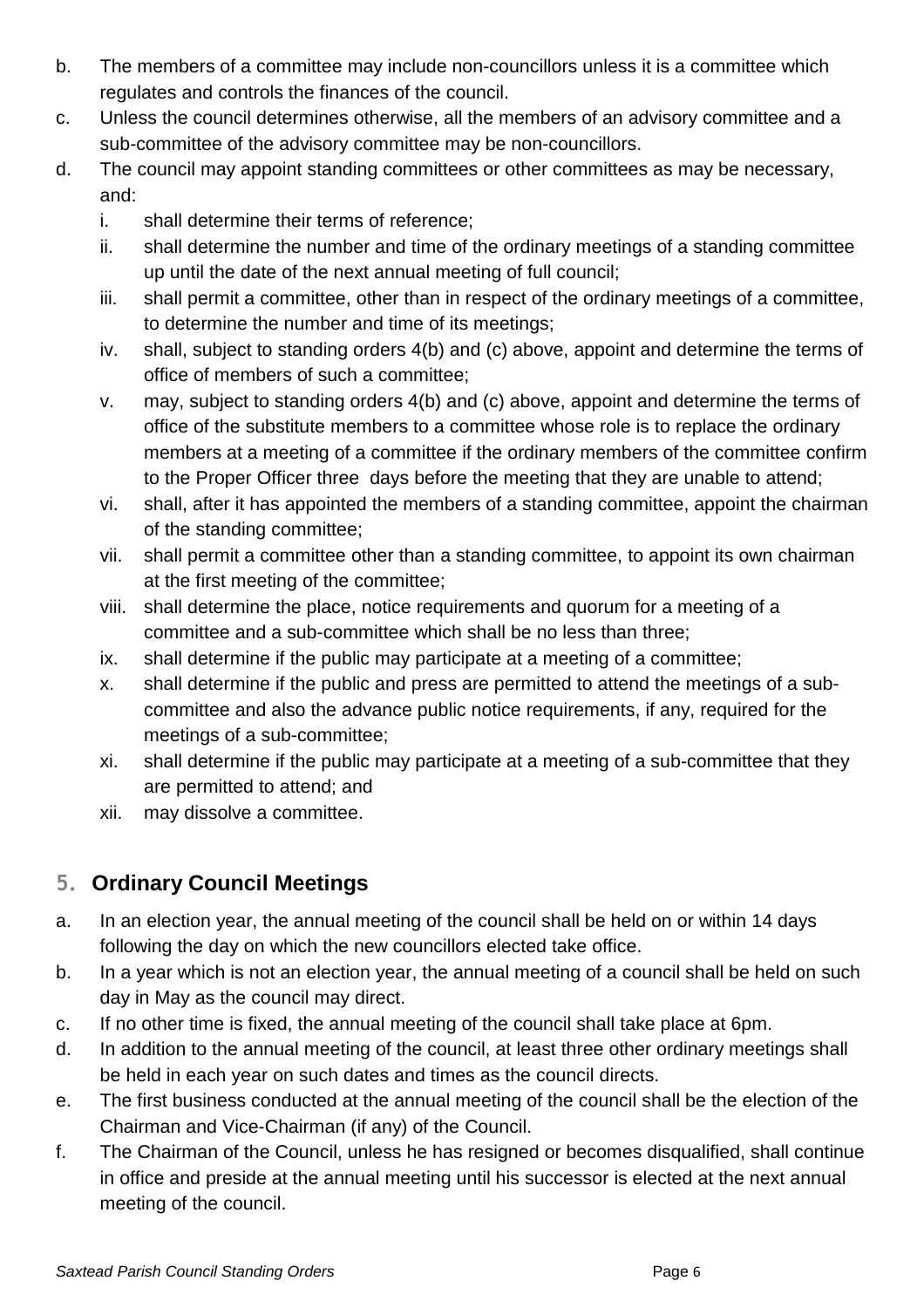- g. The Vice-Chairman of the Council, if any, unless he resigns or becomes disqualified, shall hold office until immediately after the election of the Chairman of the Council at the next annual meeting of the council.
- h. In an election year, if the current Chairman of the Council has not been re-elected as a member of the council, he shall preside at the meeting until a successor Chairman of the Council has been elected. The current Chairman of the Council shall not have an original vote in respect of the election of the new Chairman of the Council but must give a casting vote in the case of an equality of votes.
- i. In an election year, if the current Chairman of the Council has been re-elected as a member of the council, he shall preside at the meeting until a new Chairman of the Council has been elected. He may exercise an original vote in respect of the election of the new Chairman of the Council and must give a casting vote in the case of an equality of votes.
- j. Following the election of the Chairman of the Council and Vice-Chairman (if any) of the Council at the annual meeting of the council, the business of the annual meeting shall include:
	- i. In an election year, delivery by the Chairman of the Council and councillors of their acceptance of office forms unless the council resolves for this to be done at a later date. In a year which is not an election year, delivery by the Chairman of the Council of his acceptance of office form unless the council resolves for this to be done at a later date;
	- ii. Confirmation of the accuracy of the minutes of the last meeting of the council;
	- iii. Receipt of the minutes of the last meeting of a committee;
	- iv. Consideration of the recommendations made by a committee;
	- v. Review of delegation arrangements to committees, sub-committees, staff and other local authorities;
	- vi. Review of the terms of reference for committees;
	- vii. Appointment of members to existing committees;
	- viii. Appointment of any new committees in accordance with standing order 4 above;
	- ix. Review and adoption of appropriate standing orders and financial regulations;
	- x. Review of arrangements, including any charters and agency agreements, with other local authorities and review of contributions made to expenditure incurred by other local authorities;
	- xi. Review of representation on or work with external bodies and arrangements for reporting back;
	- xii. In an election year, to make arrangements with a view to the council becoming eligible to exercise the general power of competence in the future;
	- xiii. Review of inventory of land and assets including buildings and office equipment;
	- xiv. Confirmation of arrangements for insurance cover in respect of all insured risks;
	- xv. Review of the council's and/or staff subscriptions to other bodies;
	- xvi. Review of the council's complaints procedure;
	- xvii. Review of the council's procedures for handling requests made under the Freedom of Information Act 2000 and the Data Protection Act 1998;
	- xviii. Review of the council's policy for dealing with the press/media; and
	- xix. Review of the Council's employment policies and procedures;
	- xx. Review of the Council's expenditure incurred under s.137 of the Local Government Act 1972 or the general power of competence.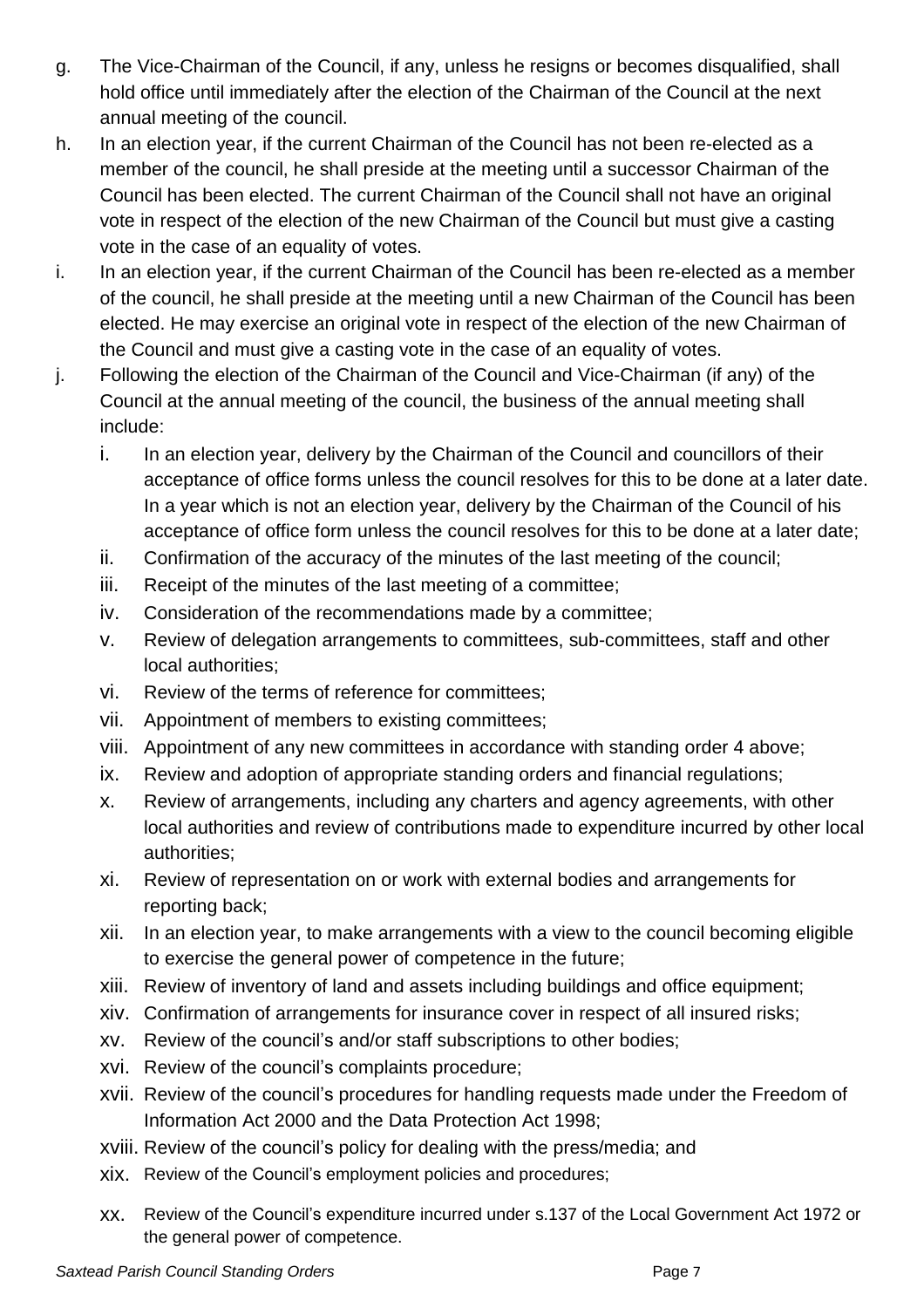xxi. Determining the time and place of ordinary meetings of the full council up to and including the next annual meeting of full council.

#### **6. Extraordinary Meetings Of The Council And Committees And Sub-Committees**

- a. The Chairman of the Council may convene an extraordinary meeting of the council at any time.
- b. If the Chairman of the Council does not or refuses to call an extraordinary meeting of the council within seven days of having been requested in writing to do so by two councillors, any two councillors may convene an extraordinary meeting of the council. The public notice giving the time, place and agenda for such a meeting must be signed by the two councillors.
- c. The chairman of a committee [or a sub-committee] may convene an extraordinary meeting of the committee [or the sub-committee] at any time.
- d. If the chairman of a committee [or a sub-committee] does not or refuses to call an extraordinary meeting within fourteen days of having been requested by to do so by three members of the committee [or the sub-committee], any three members of the committee [and the sub-committee] may convene an extraordinary meeting of a committee [and a subcommittee].

#### **7. Previous Resolutions**

- a. A resolution shall not be reversed within six months except either by a special motion, which requires written notice by at least two councillors to be given to the Proper Officer in accordance with standing order 9 below, or by a motion moved in pursuance of the recommendation of a committee or a sub-committee.
- b. When a motion moved pursuant to standing order 7(a) above has been disposed of, no similar motion may be moved within a further six months.

#### **8. Voting On Appointments**

a. Where more than two persons have been nominated for a position to be filled by the council and none of those persons has received an absolute majority of votes in their favour, the name of the person having the least number of votes shall be struck off the list and a fresh vote taken. This process shall continue until a majority of votes is given in favour of one person. A tie in votes may be settled by the casting vote exercisable by the chairman of the meeting.

#### **9. Motions for a Meeting That Require Written Notice to be Given to the Proper Officer**

a. A motion shall relate to the responsibilities of the meeting which it is tabled for and in any event shall relate to the performance of the council's statutory functions, powers and obligations or an issue which specifically affects the council's area or its residents.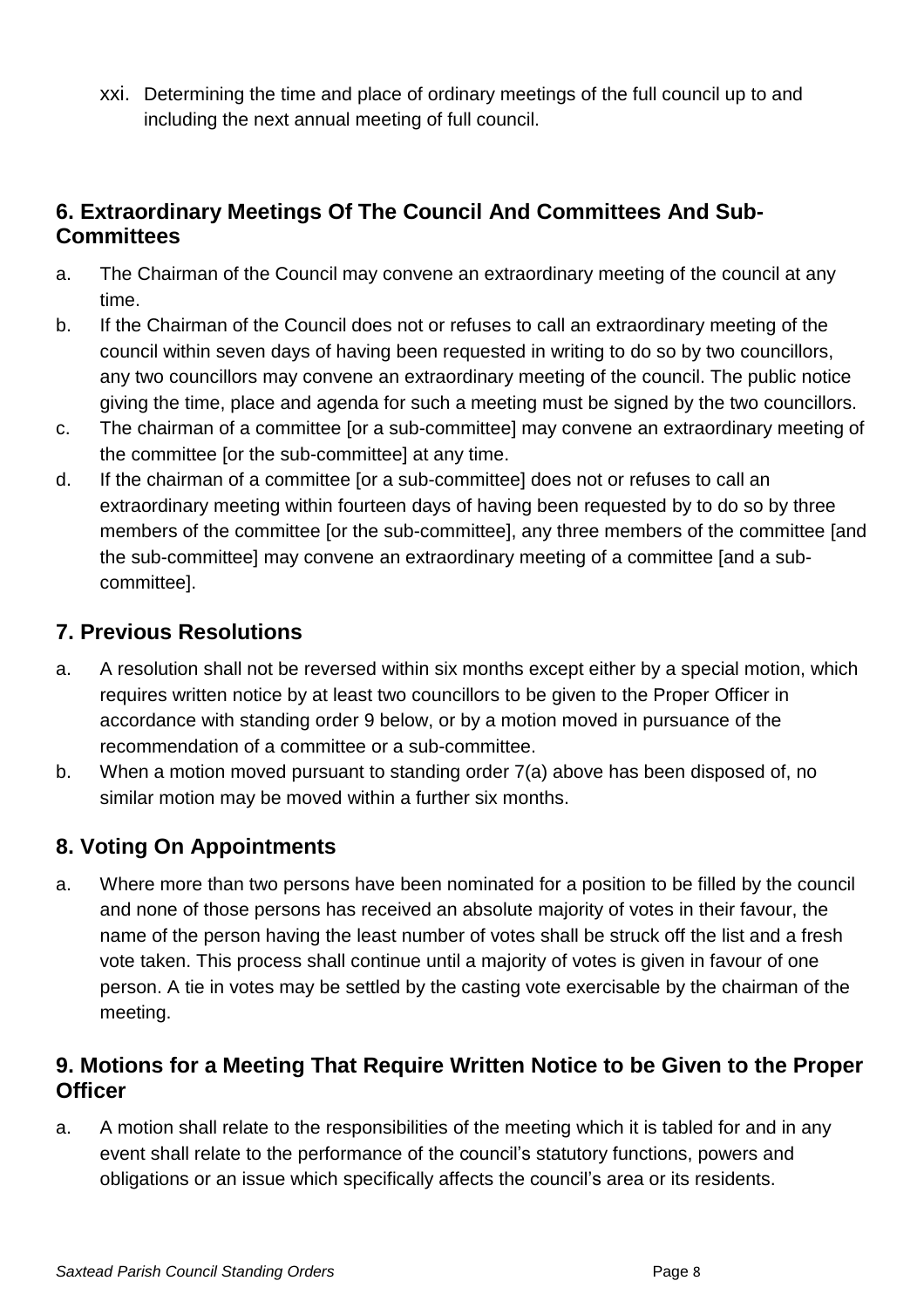- b. No motion may be moved at a meeting unless it is on the agenda and the mover has given written notice of its wording to the Proper Officer at least three clear days before the meeting. Clear days do not include the day of the notice or the day of the meeting.
- c. The Proper Officer may, before including a motion on the agenda received in accordance with standing order 9(b) above, correct obvious grammatical or typographical errors in the wording of the motion.
- d. If the Proper Officer considers the wording of a motion received in accordance with standing order 9(b) above is not clear in meaning, the motion shall be rejected until the mover of the motion resubmits it in writing to the Proper Officer so that it can be understood at least three clear days before the meeting.
- e. If the wording or subject of a proposed motion is considered improper, the Proper Officer shall consult with the chairman of the forthcoming meeting or, as the case may be, the councillors who have convened the meeting, to consider whether the motion shall be included in the agenda or rejected.
- f. Subject to standing order 9(e) above, the decision of the Proper Officer as to whether or not to include the motion on the agenda shall be final.
- g. Motions received shall be recorded in a book for that purpose and numbered in the order that they are received.
- h. Motions rejected shall be recorded in a book for that purpose with an explanation by the Proper Officer for their rejection.

### **10. Motions at a Meeting That Do Not Require Written Notice**

- a. The following motions may be moved at a meeting without written notice to the Proper Officer;
	- i. to correct an inaccuracy in the draft minutes of a meeting;
	- ii. to move to a vote;
	- iii. to defer consideration of a motion;
	- iv. to refer a motion to a particular committee or sub-committee;
	- v. to appoint a person to preside at a meeting;
	- vi. to change the order of business on the agenda;
	- vii. to proceed to the next business on the agenda;
	- viii. to require a written report;
	- ix. to appoint a committee or sub-committee and their members;
	- x. to extend the time limits for speaking;
	- xi.to exclude the press and public from a meeting in respect of confidential or sensitive information which is prejudicial to the public interest;
	- xii. to not hear further from a councillor or a member of the public;
	- xiii. to exclude a councillor or member of the public for disorderly conduct;
	- xiv. to temporarily suspend the meeting;
	- xv. to suspend a particular standing order (unless it reflects mandatory statutory requirements);
	- xvi. to adjourn the meeting; or
	- xvii. to close a meeting.

### **11. Management of Information**

#### a **The Council shall have in place and keep under review, technical and organisational measures**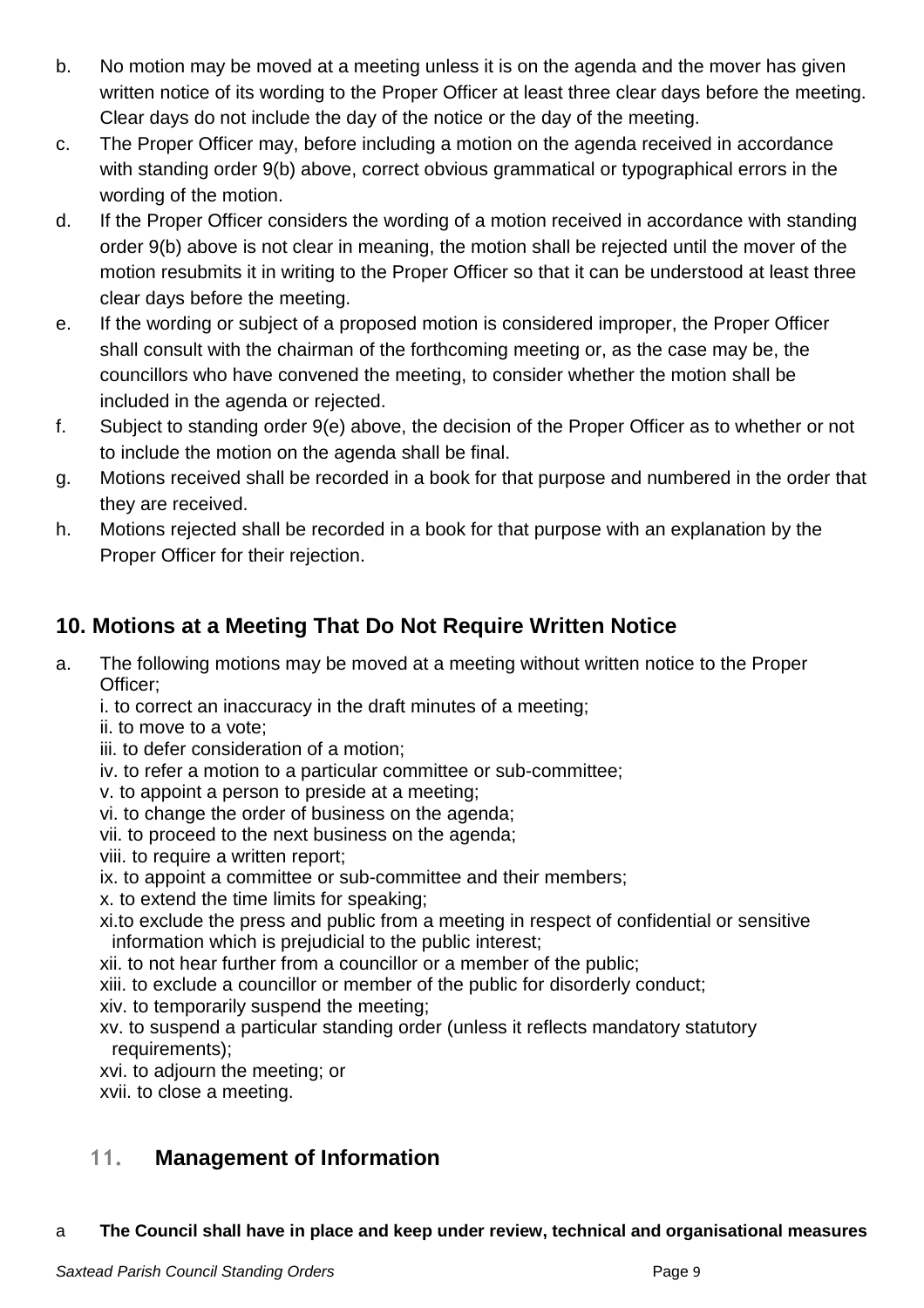**to keep secure information (including personal data) which it holds in paper and electronic form. Such arrangements shall include deciding who has access to personal data and encryption of personal data.**

- b **The Council shall have in place, and keep under review, policies for the retention and safe destruction of all information (including personal data) which it holds in paper and electronic form. The Council's retention policy shall confirm the period for which information (including personal data) shall be retained or if this is not possible the criteria used to determine that period (e.g. the Limitation Act 1980).**
- c **The agenda, papers that support the agenda and the minutes of a meeting shall not disclose or otherwise undermine confidential information or personal data without legal justification.**
- d **Councillors, staff, the Council's contractors and agents shall not disclose confidential information or personal data without legal justification.**

#### **12. Draft Minutes**

- a. If the draft minutes of a preceding meeting have been served on councillors with the agenda to attend the meeting at which they are due to be approved for accuracy, they shall be taken as read.
- b. There shall be no discussion about the draft minutes of a preceding meeting except in relation to their accuracy. A motion to correct an inaccuracy in the draft minutes shall be moved in accordance with standing order 10(a)(i) above.
- c. The accuracy of draft minutes, including any amendment(s) made to them, shall be confirmed by resolution and shall be signed by the chairman of the meeting and stand as an accurate record of the meeting to which the minutes relate.
- d. If the chairman of the meeting does not consider the minutes to be an accurate record of the meeting to which they relate, he shall sign the minutes and include a paragraph in the following terms or to the same effect: "The chairman of this meeting does not believe that the minutes of the meeting of the (…) held on [date] in respect of (…) were a correct record but his view was not upheld by the meeting and the minutes are confirmed as an accurate record of the proceedings."
- e. **If the Council's gross annual income or expenditure (whichever is higher) does not exceed £25,000, it shall publish draft minutes on a website which is publicly accessible and free of charge not later than one month after the meeting has taken place.**
- f. Subject to the publication of draft minutes in accordance with standing order 12(e) and standing order 20(a) and following a resolution which confirms the accuracy of the minutes of a meeting, the draft minutes or recordings of the meeting for which approved minutes exist shall be destroyed.

#### **13.Code Of Conduct And Dispensations**

See also standing order 3(t) above.

- a. All councillors and non-councillors with voting rights shall observe the code of conduct adopted by the council.
- b. Unless he has been granted a dispensation, a councillor or non-councillor with voting rights shall withdraw from a meeting when it is considering a matter in which he has a disclosable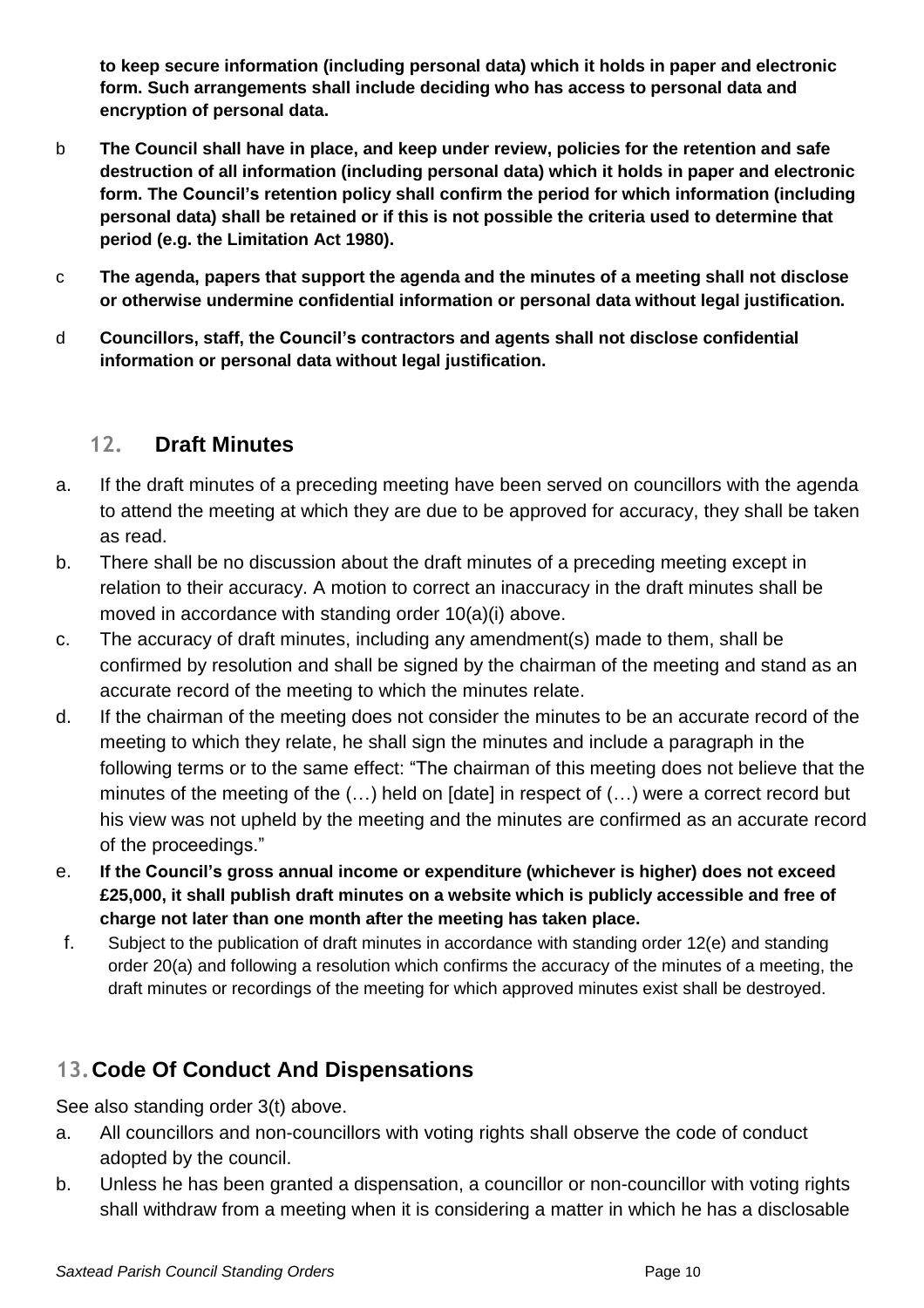pecuniary interest. He may return to the meeting after it has considered the matter in which he had the interest.

- c. Unless he has been granted a dispensation, a councillor or non-councillor with voting rights shall withdraw from a meeting when it is considering a matter in which he has another interest if so required by the council's code of conduct. He may return to the meeting after it has considered the matter in which he had the interest.
- d. Dispensation requests shall be in writing and submitted to the Proper Officer as soon as possible before the meeting, or failing that, at the start of the meeting for which the dispensation is required.
- e. A decision as to whether to grant a dispensation shall be made by the Proper Officer OR by a meeting of the council, or committee or sub-committee for which the dispensation is required and that decision is final.
- f. A dispensation request shall confirm:
	- i. the description and the nature of the disclosable pecuniary interest or other interest to which the request for the dispensation relates;
	- ii. whether the dispensation is required to participate at a meeting in a discussion only or a discussion and a vote;
	- iii. the date of the meeting or the period (not exceeding four years) for which the dispensation is sought; and
	- iv. an explanation as to why the dispensation is sought.
- g Subject to standing orders 13(d) and (f) above, dispensations requests shall be considered by the Proper Officer before the meeting or, if this is not possible, at the start of the meeting for which the dispensation is require OR at the beginning of the meeting of the council, or committee or a sub-committee for which the dispensation is required.
- h A dispensation may be granted in accordance with standing order 13(e) above if having regard to all relevant circumstances the following applies:
	- i. without the dispensation the number of persons prohibited from participating in the particular business would be so great a proportion of the meeting transacting the business as to impede the transaction of the business or
	- ii. granting the dispensation is in the interests of persons living in the council's area or iii. it is otherwise appropriate to grant a dispensation.

### **14. Code Of Conduct Complaints**

- a. Upon notification by the District Council or County Council that it is dealing with a complaint that a councillor or non-councillor with voting rights has breached the council's code of conduct, the Proper Officer shall, subject to standing order 11 above, report this to the council.
- b. Where the notification in standing order 14(a) above relates to a complaint made by the Proper Officer, the Proper Officer shall notify the Chairman of Council of this fact, and the Chairman shall nominate another staff member to assume the duties of the Proper Officer in relation to the complaint until it has been determined and the council has agreed what action, if any, to take in accordance with standing order 14(d) below].
- c. The council may:

i.provide information or evidence where such disclosure is necessary to progress an investigation of the complaint or is required by law;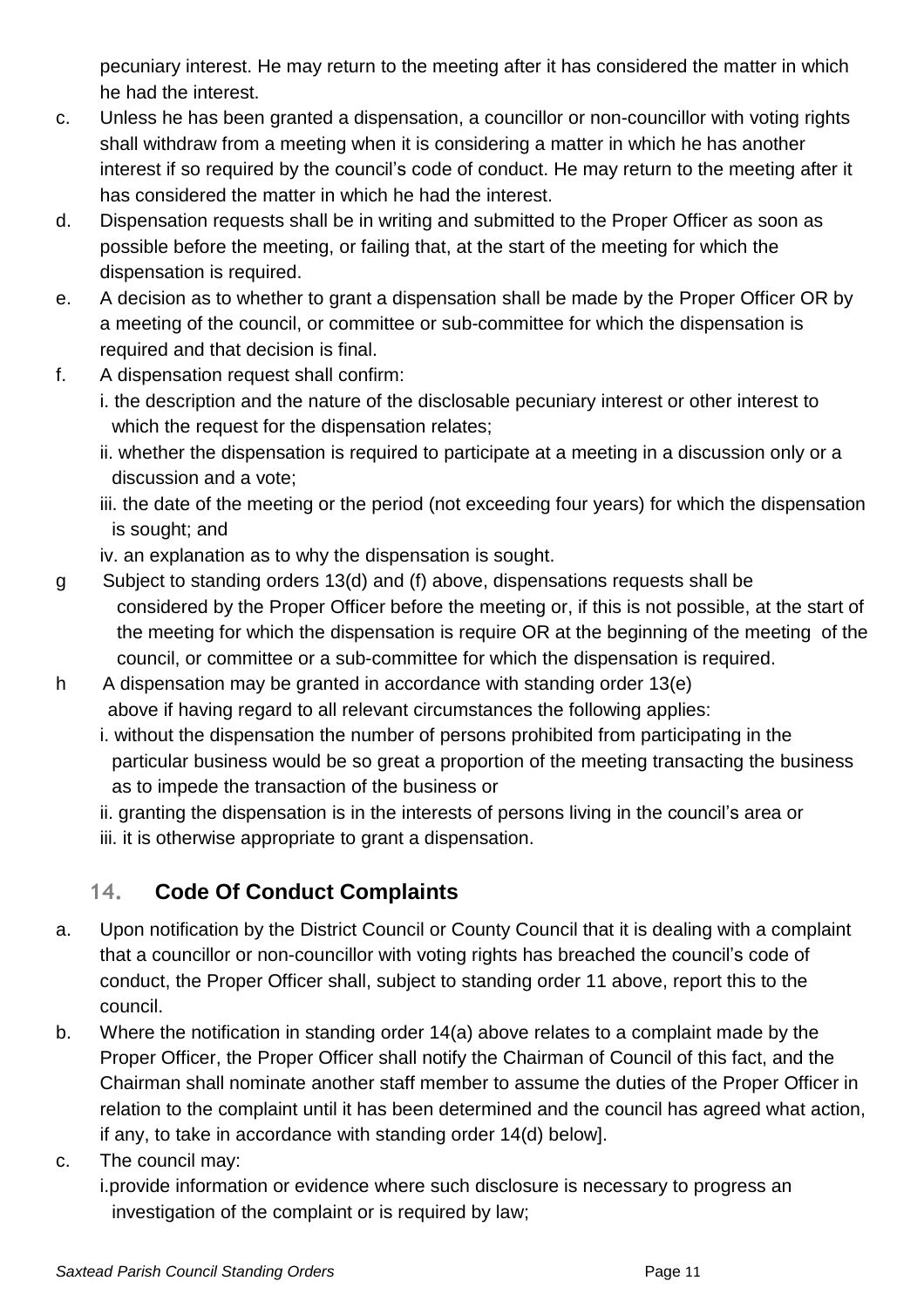ii.seek information relevant to the complaint from the person or body with statutory responsibility for investigation of the matter;

d. Upon notification by the District or County Council that a councillor or non-councillor with voting rights has breached the council's code of conduct, the council shall consider what, if any, action to take against him. Such action excludes disqualification or suspension from office.

#### **15. Proper Officer**

- a. The Proper Officer shall be either (i) the clerk or (ii) other staff member(s) nominated by the council to undertake the work of the Proper Officer when the Proper Officer is absent.
- b. The Proper Officer shall:
	- i. at least three clear days before a meeting of the council, a committee and a subcommittee
		- **serve on councillors by delivery or post at their residences or by email authenticated in such manner as the Proper Officer thinks fit, a signed summons confirming the time, place and the agenda (provided the councillor has consented to service by email), and**
		- **Provide, in a conspicuous place, public notice of the time, place and agenda (provided that the public notice with agenda of an extraordinary meeting of the Council convened by councillors is signed by them).**
	- ii. serve on councillors a summons, by email, confirming the time, place and the agenda provided any such email contains the electronic signature and title of the Proper Officer. See standing order 3(b) above for the meaning of clear days for a meeting of a full council and standing order 3 (c) above for a meeting of a committee.
	- iii. give public notice of the time, place and agenda at least three clear days before a meeting of the council or a meeting of a committee or a sub-committee (provided that the public notice with agenda of an extraordinary meeting of the council convened by councillors is signed by them);

See standing order 3(b) above for the meaning of clear days for a meeting of a full council and standing order 3(c) above for a meeting of a committee.

- iv. subject to standing order 9 above, include on the agenda all motions in the order received unless a councillor has given written notice at least three days before the meeting confirming his withdrawal of it;
- **v. facilitate inspection of the minute book by local government electors;**
- vi. convene a meeting of full council for the election of a new Chairman of the Council, occasioned by a casual vacancy in his office;
- vii. facilitate inspection of the minute book by local government electors;
- viii. receive and retain copies of bye-laws made by other local authorities;
- ix. retain acceptance of office forms from councillors;
- x. retain a copy of every councillor's register of interests;
- xi. assist with responding to requests made under the Freedom of Information Act 2000 and Data Protection Act 1998, in accordance with and subject to the council's policies and procedures relating to the same;
- xii. receive and send general correspondence and notices on behalf of the council except where there is a resolution to the contrary;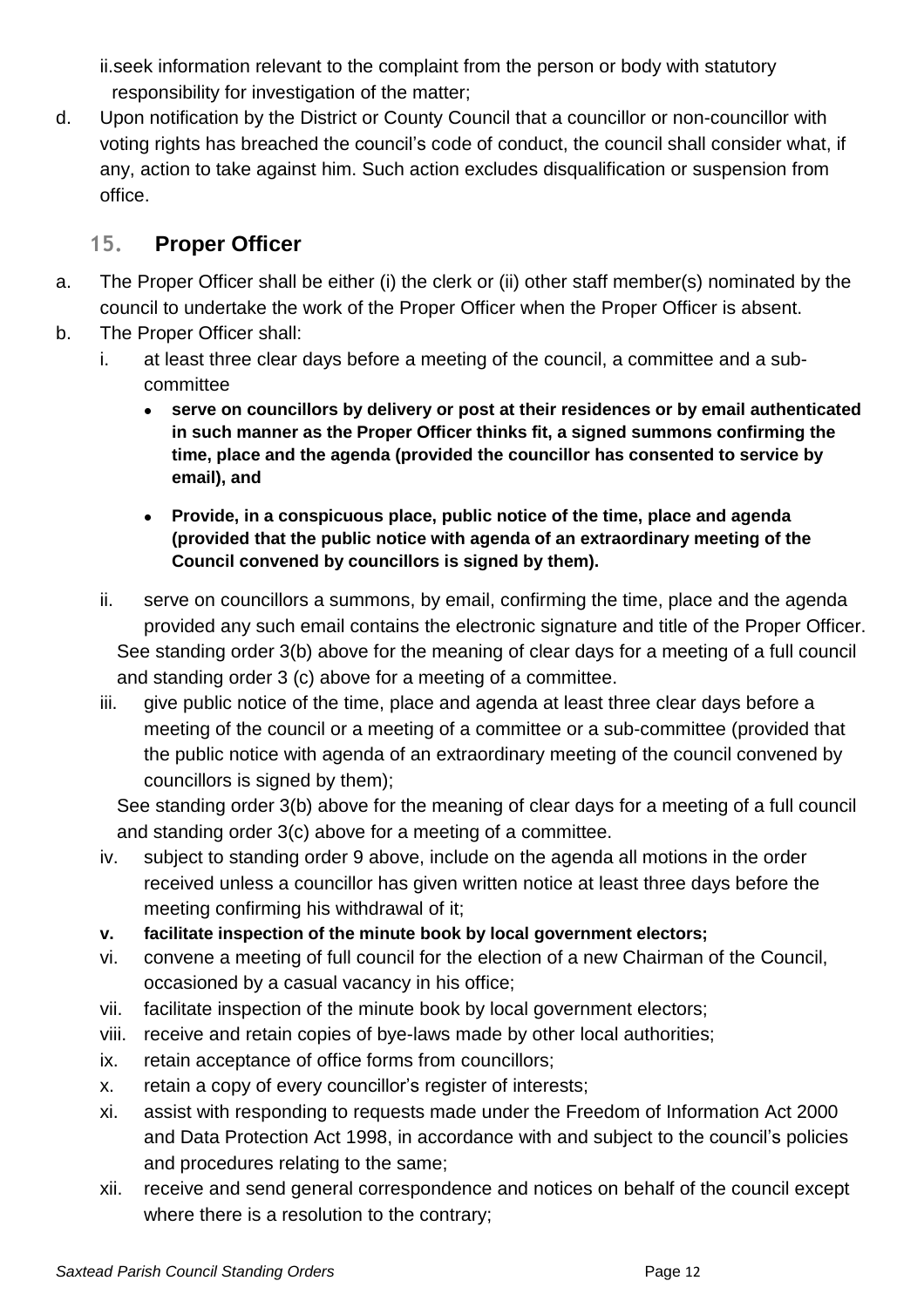- xiii. manage the organisation, storage of, access to and destruction of information held by the council in paper and electronic form;
- xiv. arrange for legal deeds to be executed; See also standing order 22 below.
- xv. arrange or manage the prompt authorisation, approval, and instruction regarding any payments to be made by the council in accordance with the council's financial regulations;
- xvi. record every planning application notified to the council and the council's response to the local planning authority in a book for such purpose;
- xvii. refer a planning application received by the council to the Chairman or in his absence the Vice-Chairman of the Council within two working days of receipt to facilitate an extraordinary meeting if the nature of a planning application requires consideration before the next ordinary meeting of the council;
- xviii. manage access to information about the council via the publication scheme; and
- xix. retain custody of the seal of the council (if any) which shall not be used without a resolution to that effect.

See also standing order 22 below.

#### **16. Responsible Financial Officer**

a. The council shall appoint appropriate staff member(s) to undertake the work of the Responsible Financial Officer when the Responsible Financial Officer is absent.

#### **17. Accounts And Accounting Statements**

- a. "Proper practices" in standing orders refer to the most recent version of Governance and Accountability for Local Councils – a Practitioners' Guide.
- b. All payments by the council shall be authorised, approved and paid in accordance with the law, proper practices and the council's financial regulations.
- c. The Responsible Financial Officer shall supply to each councillor as soon as practicable after 30 June, 30 September and 31 December in each year a statement to summarise:
	- i. the council's receipts and payments for each quarter;
	- ii. the council's aggregate receipts and payments for the year to date;
	- iii. the balances held at the end of the quarter being reported

and which includes a comparison with the budget for the financial year and highlights any actual or potential overspends.

d. As soon as possible after the financial year end at 31 March, the Responsible Financial Officer shall provide:

i. each councillor with a statement summarising the council's receipts and payments for the last quarter and the year to date for information; and

- ii. to the Council the accounting statements for the year in the form of Section 2 of the Annual Governance and Accountability Return, as required by proper practices, for consideration and approval.
- e. The year end accounting statements shall be prepared in accordance with proper practices and applying the form of accounts determined by the council (receipts and payments, or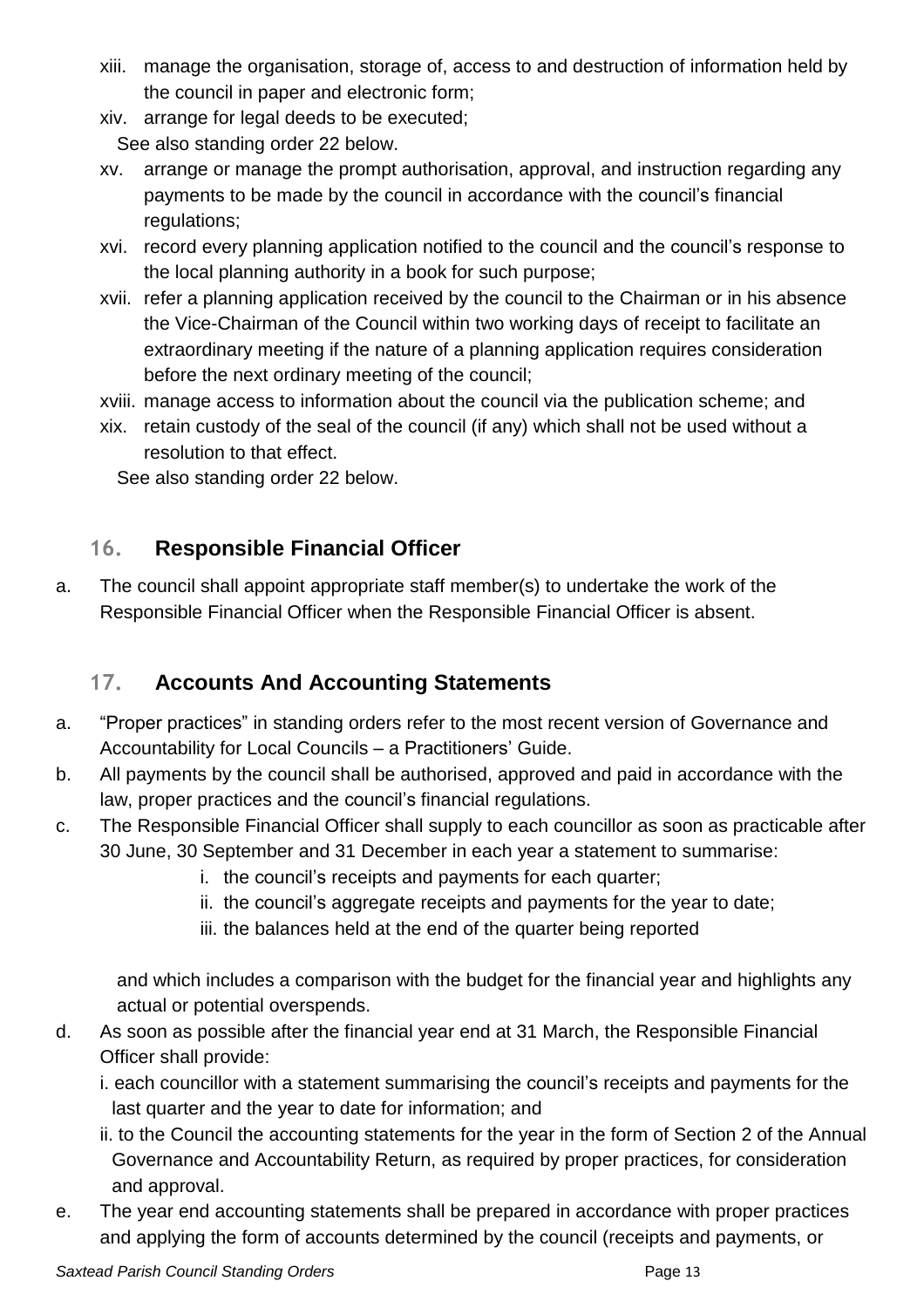income and expenditure) for a year to 31 March. A completed draft annual return shall be presented to each councillor before the end of the following month of May. The annual return of the council, which is subject to external audit, including the annual governance statement, shall be presented to council for consideration and formal approval before 30 June.

#### **18. Financial Controls And Procurement**

- a The council shall consider and approve financial regulations drawn up by the Responsible Financial Officer, which shall include detailed arrangements in respect of the following:
	- i. the keeping of accounting records and systems of internal controls;
	- ii. the assessment and management of financial risks faced by the council;
	- iii. the work of the independent internal auditor in accordance with proper practices and the receipt of regular reports from the internal auditor, which shall be required at least annually;
	- iv. the inspection and copying by councillors and local electors of the council's accounts and/or orders of payments; and
	- v. whether contracts with an estimated value below **£25,000** due to special circumstances are exempt from a tendering process or procurement exercise.
- b Financial regulations shall be reviewed regularly and at least annually for fitness of purpose.
- c **A public contract regulated by the Public Contracts Regulations 2015 with an estimated value in excess of £25,000 but less than the relevant thresholds in standing order 18(f) is subject to Regulations 109-114 of the Public Contracts Regulations 2015 which include a requirement on the Council to advertise the contract opportunity on the Contracts Finder website regardless of what other means it uses to advertise the opportunity unless it proposes to use an existing list of approved supplies (framework agreement)..**
- d Subject to additional requirements in the financial regulations of the council, the tender process for contracts for the supply of goods, materials, services or the execution of works shall include, as a minimum, the following steps:
	- i. a specification for the goods, materials, services or the execution of works shall be drawn up;
	- ii. an invitation to tender shall be drawn up to confirm (i) the council's specification (ii) the time, date and address for the submission of tenders (iii) the date of the council's written response to the tender (iv) the prohibition on prospective contractors contacting councillors or staff to encourage or support their tender outside the prescribed process (v)
	- iii. the invitation to tender shall be advertised in a local newspaper and in any other manner that is appropriate;
	- iv. tenders are to be submitted in writing in a sealed marked envelope addressed to the Proper Officer;
	- v. tenders shall be opened by the Proper Officer in the presence of at least one councillor after the deadline for submission of tenders has passed;
	- vi. tenders are to be reported to and considered by the appropriate meeting of the council or a committee or sub-committee with delegated responsibility;
	- vii. the tendering process will make reference to the terms as laid out in the Bribery Act 2010.
- e Neither the council, nor a committee or a sub-committee with delegated responsibility for considering tenders, is bound to accept the lowest value tender.
- **f A public contract regulated by the Public Contracts Regulations 2015 with an estimated value in excess of £189,330 for a public service or supply contract or in excess of £4,733,252**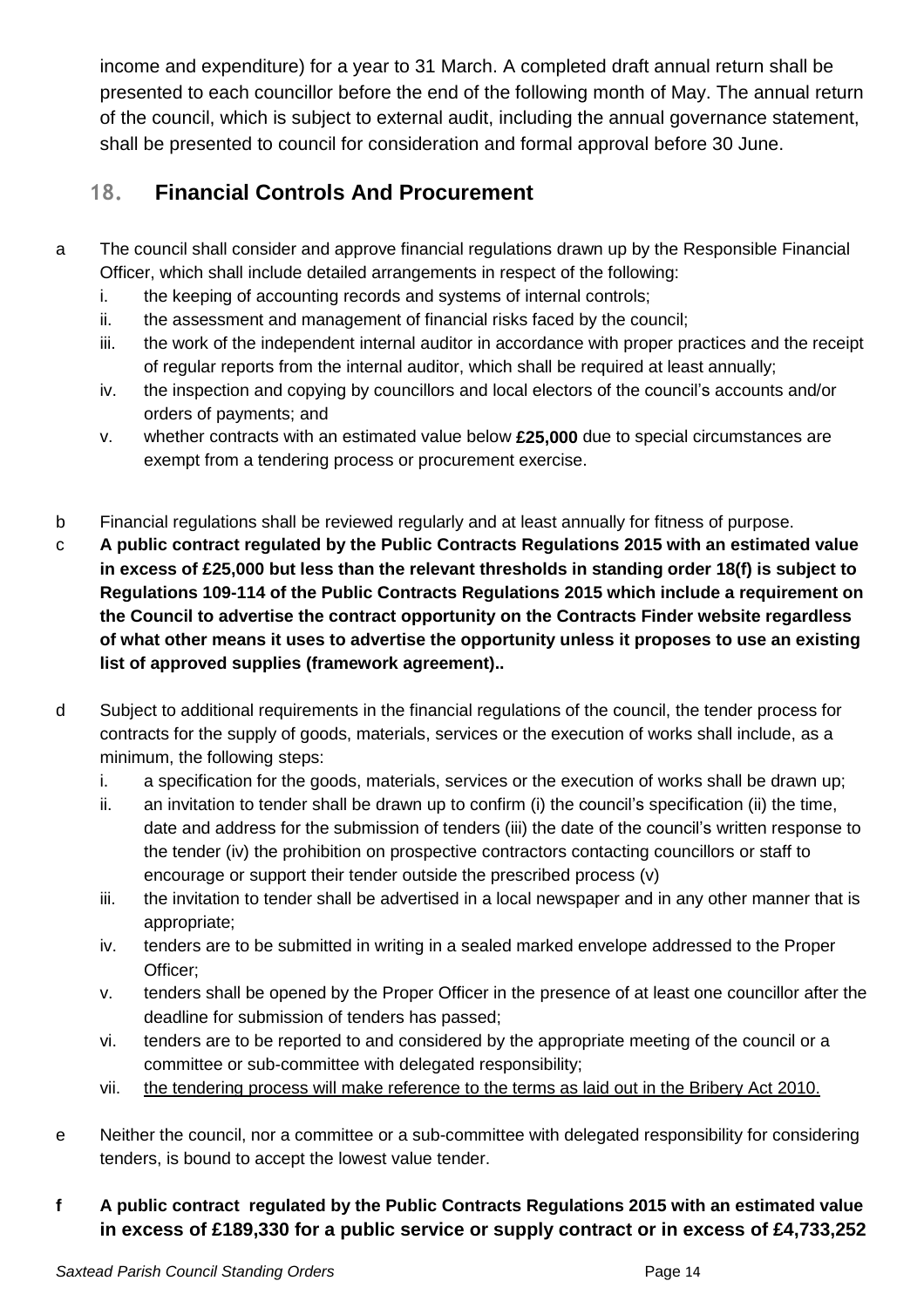**for a public works contract (or other thresholds determined by the European Commission every two years and published in the Official Journal of the European Union (OJEU)) shall comply with the relevant procurement procedures and other requirements in the Public Contracts Regulations 2015 which include advertising the contract opportunity on the Contracts Finder website and in OJEU.**

**g A public contract in connection with the supply of gas, heat, electricity, drinking water,** transport services, or postal services to the public; or the provision of a port or airport; or the **exploration for or extraction of gas, oil or solid fuel with an estimated value in excess of £363,424 for a supply, services or design contract; or in excess of £4,551,413 for a works contract; or £820,370 for a social and other specific services contract (or other thresholds determined by the European Commission every two years and published in OJEU) shall comply with the relevant procurement procedures and other requirements in the Utilities Contracts Regulations 2016.**

### **19 . Handling Staff Matters**

- a. A matter personal to a member of staff that is being considered by a meeting of council is subject to standing order 11 above.
- b. Subject to the council's policy regarding absences from work, the council's most senior member of staff shall notify the chairman or, if he is not available, the vice-chairman of absence occasioned by illness or other reason and that person shall report such absence at its next meeting.
- c. The chairman or in his absence, the vice-chairman shall upon a resolution conduct a review of the performance and annual appraisal of the work of [the employee's job title]. The reviews and appraisal shall be reported in writing and is subject to approval by resolution.
- d. Subject to the council's policy regarding the handling of grievance matters, the council's most senior employee (or other employees) shall contact the chairman or in his absence, the vicechairman of the council in respect of an informal or formal grievance matter, and this matter shall be reported back and progressed by resolution of the council.
- e. Subject to the council's policy regarding the handling of grievance matters, if an informal or formal grievance matter raised by an employee relates to the chairman or vice-chairman of the council, this shall be communicated to another member of the council, which shall be reported back and progressed by resolution of council.
- f. In accordance with standing order 11(a), persons with line management responsibilities shall have access to staff records referred to in standing order 19(f).

#### **20. Responsibilities to Provide Information**

*See also standing order 21.*

- a **In accordance with freedom of information legislation, the Council shall publish information in accordance with its publication scheme and respond to requests for information held by the Council.**
- b. **The Council shall publish information in accordance with the requirements of the Smaller Authorities (Transparency Requirements) (England) Regulations 2015.**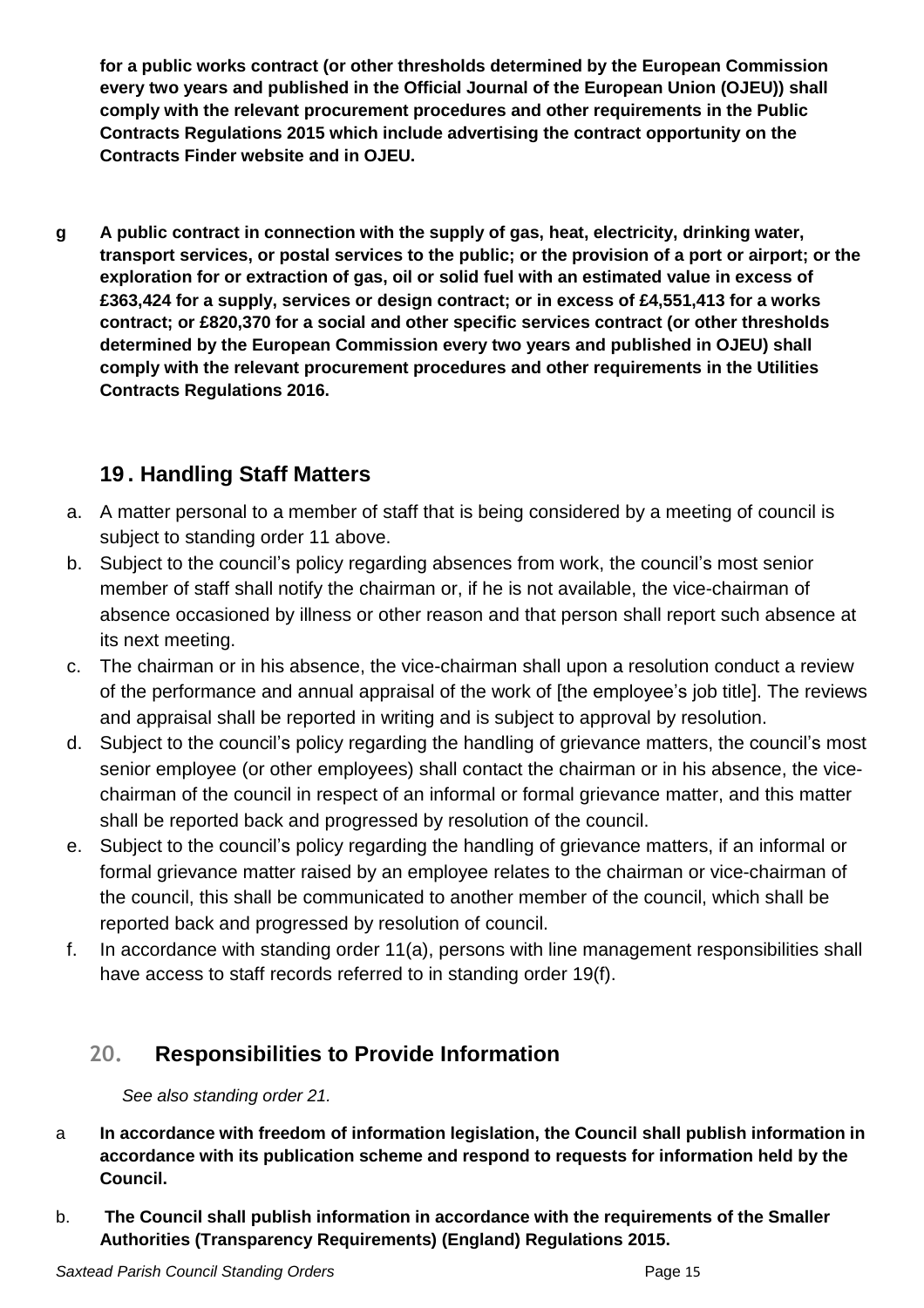## **21. Responsibilities under Data Protection Legislation**

(Below is not an exclusive list). *See also standing order 11.*

- a **The Council may appoint a Data Protection Officer.**
- b **The Council shall have policies and procedures in place to respond to an individual exercising statutory rights concerning his personal data.**
- c **The Council shall have a written policy in place for responding to and managing a personal data breach.**
- d **The Council shall keep a record of all personal data breaches comprising the facts relating to the personal data breach, its effects and the remedial action taken.**
- e **The Council shall ensure that information communicated in its privacy notice(s) is in an easily accessible and available form and kept up to date.**
- f **The Council shall maintain a written record of its processing activities.**

#### **22. Relations With The Press / Media**

a. Requests from the press or other media for an oral or written comment or statement from the Council, its councillors or staff shall be handled in accordance with the Council's policy in respect of dealing with the press and/or other media.

#### **23. Execution And Sealing Of Legal Deeds**

See also standing orders 15(b)(xii) and (xvii) above.

- a. A legal deed shall not be executed on behalf of the council unless authorised by a resolution.
- b. Subject to standing order 22(a) above, any two councillors may sign, on behalf of the council, any deed required by law and the Proper Officer shall witness their signatures.

#### **24. Communicating With District And County Councillors**

- a. An invitation to attend a meeting of the council shall be sent, together with the agenda, to the ward councillor(s) of the District and County Council.
- b. Unless the council determines otherwise, a copy of each letter sent to the District and County Council shall be sent to the ward councillor(s) representing the area of the council.

#### **25. Restrictions On Councillor Activities**

a. Unless authorised by a resolution, no councillor shall: i.inspect any land and/or premises which the council has a right or duty to inspect; or ii.issue orders, instructions or directions.

#### **26. Standing Orders Generally**

a. All or part of a standing order, except one that incorporates mandatory statutory requirements, may be suspended by resolution in relation to the consideration of an item on the agenda for a meeting.